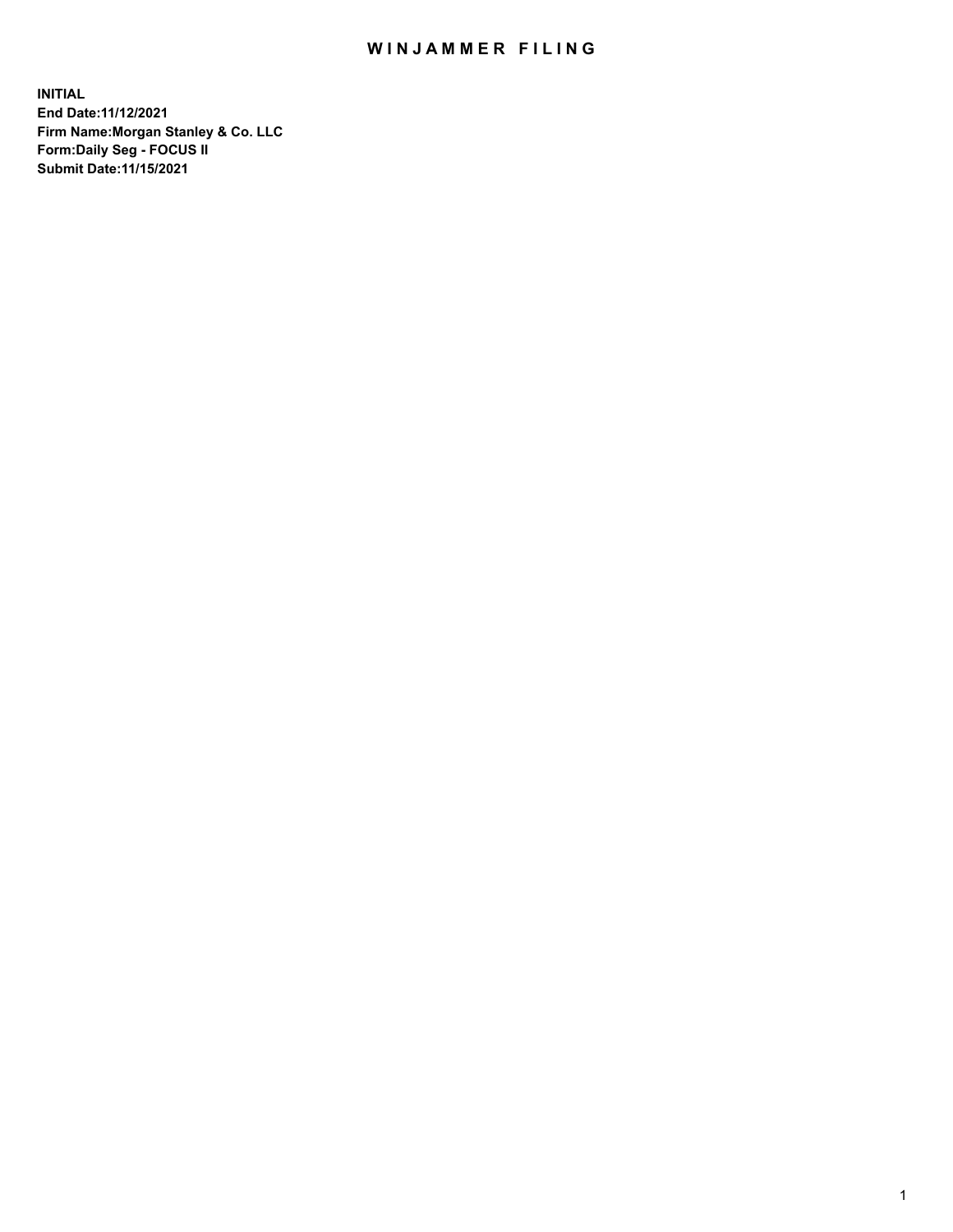**INITIAL End Date:11/12/2021 Firm Name:Morgan Stanley & Co. LLC Form:Daily Seg - FOCUS II Submit Date:11/15/2021 Daily Segregation - Cover Page**

| Name of Company                                                                                                                                                                                                                                                                                                                | Morgan Stanley & Co. LLC                                |
|--------------------------------------------------------------------------------------------------------------------------------------------------------------------------------------------------------------------------------------------------------------------------------------------------------------------------------|---------------------------------------------------------|
| <b>Contact Name</b>                                                                                                                                                                                                                                                                                                            | <b>Ikram Shah</b>                                       |
| <b>Contact Phone Number</b>                                                                                                                                                                                                                                                                                                    | 212-276-0963                                            |
| <b>Contact Email Address</b>                                                                                                                                                                                                                                                                                                   | Ikram.shah@morganstanley.com                            |
| FCM's Customer Segregated Funds Residual Interest Target (choose one):<br>a. Minimum dollar amount: ; or<br>b. Minimum percentage of customer segregated funds required:% ; or<br>c. Dollar amount range between: and; or<br>d. Percentage range of customer segregated funds required between:% and%.                         | 235,000,000<br><u>0</u><br>0 <sup>0</sup><br>00         |
| FCM's Customer Secured Amount Funds Residual Interest Target (choose one):<br>a. Minimum dollar amount: ; or<br>b. Minimum percentage of customer secured funds required:%; or<br>c. Dollar amount range between: and; or<br>d. Percentage range of customer secured funds required between:% and%.                            | 140,000,000<br><u>0</u><br><u>0 0</u><br>0 <sub>0</sub> |
| FCM's Cleared Swaps Customer Collateral Residual Interest Target (choose one):<br>a. Minimum dollar amount: ; or<br>b. Minimum percentage of cleared swaps customer collateral required:% ; or<br>c. Dollar amount range between: and; or<br>d. Percentage range of cleared swaps customer collateral required between:% and%. | 92,000,000<br><u>0</u><br><u>00</u><br>0 <sub>0</sub>   |

Attach supporting documents CH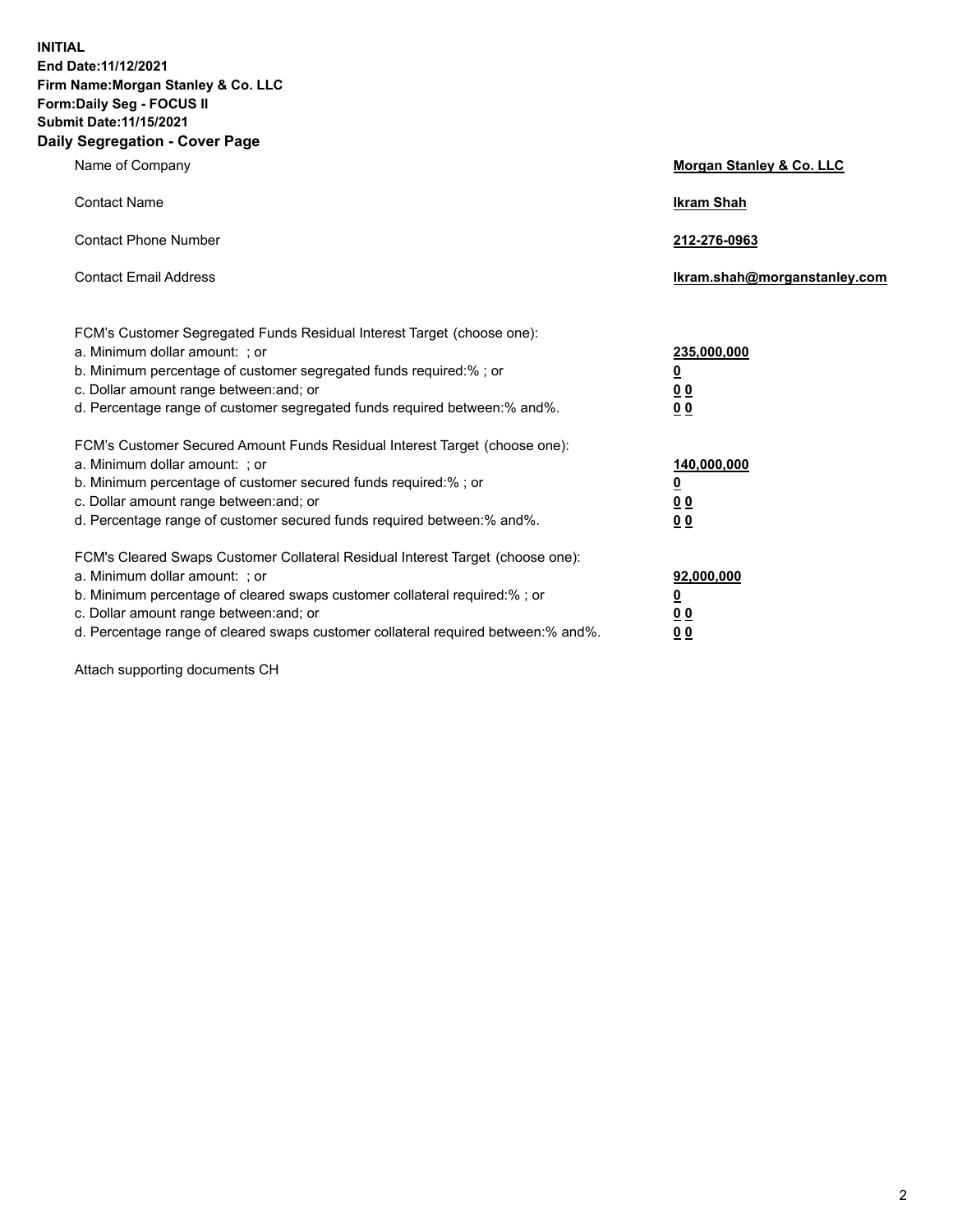## **INITIAL End Date:11/12/2021 Firm Name:Morgan Stanley & Co. LLC Form:Daily Seg - FOCUS II Submit Date:11/15/2021**

## **Daily Segregation - Secured Amounts**

Foreign Futures and Foreign Options Secured Amounts Amount required to be set aside pursuant to law, rule or regulation of a foreign government or a rule of a self-regulatory organization authorized thereunder 1. Net ledger balance - Foreign Futures and Foreign Option Trading - All Customers A. Cash **5,588,000,283** [7315] B. Securities (at market) **1,701,381,960** [7317] 2. Net unrealized profit (loss) in open futures contracts traded on a foreign board of trade **376,119,680** [7325] 3. Exchange traded options a. Market value of open option contracts purchased on a foreign board of trade **36,787,144** [7335] b. Market value of open contracts granted (sold) on a foreign board of trade **-19,745,677** [7337] 4. Net equity (deficit) (add lines 1. 2. and 3.) **7,682,543,390** [7345] 5. Account liquidating to a deficit and account with a debit balances - gross amount **49,090,389** [7351] Less: amount offset by customer owned securities **-44,968,218** [7352] **4,122,171**

- 6. Amount required to be set aside as the secured amount Net Liquidating Equity Method (add lines 4 and 5)
- 7. Greater of amount required to be set aside pursuant to foreign jurisdiction (above) or line 6.

## FUNDS DEPOSITED IN SEPARATE REGULATION 30.7 ACCOUNTS

- 1. Cash in banks
	- A. Banks located in the United States **652,598,341** [7500]
	- B. Other banks qualified under Regulation 30.7 **259,550,543** [7520] **912,148,884**
- 2. Securities
	- A. In safekeeping with banks located in the United States **374,479,793** [7540]
	- B. In safekeeping with other banks qualified under Regulation 30.7 **68,711,335** [7560] **443,191,128**
- 3. Equities with registered futures commission merchants
	-
	- B. Securities **0** [7590]
	- C. Unrealized gain (loss) on open futures contracts **8,589,716** [7600]
	- D. Value of long option contracts **0** [7610]
	- E. Value of short option contracts **0** [7615] **16,494,920** [7620]
- 4. Amounts held by clearing organizations of foreign boards of trade
	-
	- B. Securities **0** [7650]
	- C. Amount due to (from) clearing organization daily variation **0** [7660]
	- D. Value of long option contracts **0** [7670]
	- E. Value of short option contracts **0** [7675] **0** [7680]
- 5. Amounts held by members of foreign boards of trade
	-
	-
	- C. Unrealized gain (loss) on open futures contracts **367,529,964** [7720]
	- D. Value of long option contracts **36,787,144** [7730]
	-
- 6. Amounts with other depositories designated by a foreign board of trade **0** [7760]
- 7. Segregated funds on hand **0** [7765]
- 8. Total funds in separate section 30.7 accounts **7,901,143,562** [7770]
- 9. Excess (deficiency) Set Aside for Secured Amount (subtract line 7 Secured Statement Page 1 from Line 8)
- 10. Management Target Amount for Excess funds in separate section 30.7 accounts **140,000,000** [7780]
- 11. Excess (deficiency) funds in separate 30.7 accounts over (under) Management Target **74,478,001** [7785]

**0** [7305]

[7354] **7,686,665,561** [7355]

**7,686,665,561** [7360]

[7530]

[7570]

A. Cash **7,905,204** [7580]

A. Cash **0** [7640]

 A. Cash **4,886,546,367** [7700] B. Securities **1,258,190,832** [7710] E. Value of short option contracts **-19,745,677** [7735] **6,529,308,630** [7740] **214,478,001** [7380]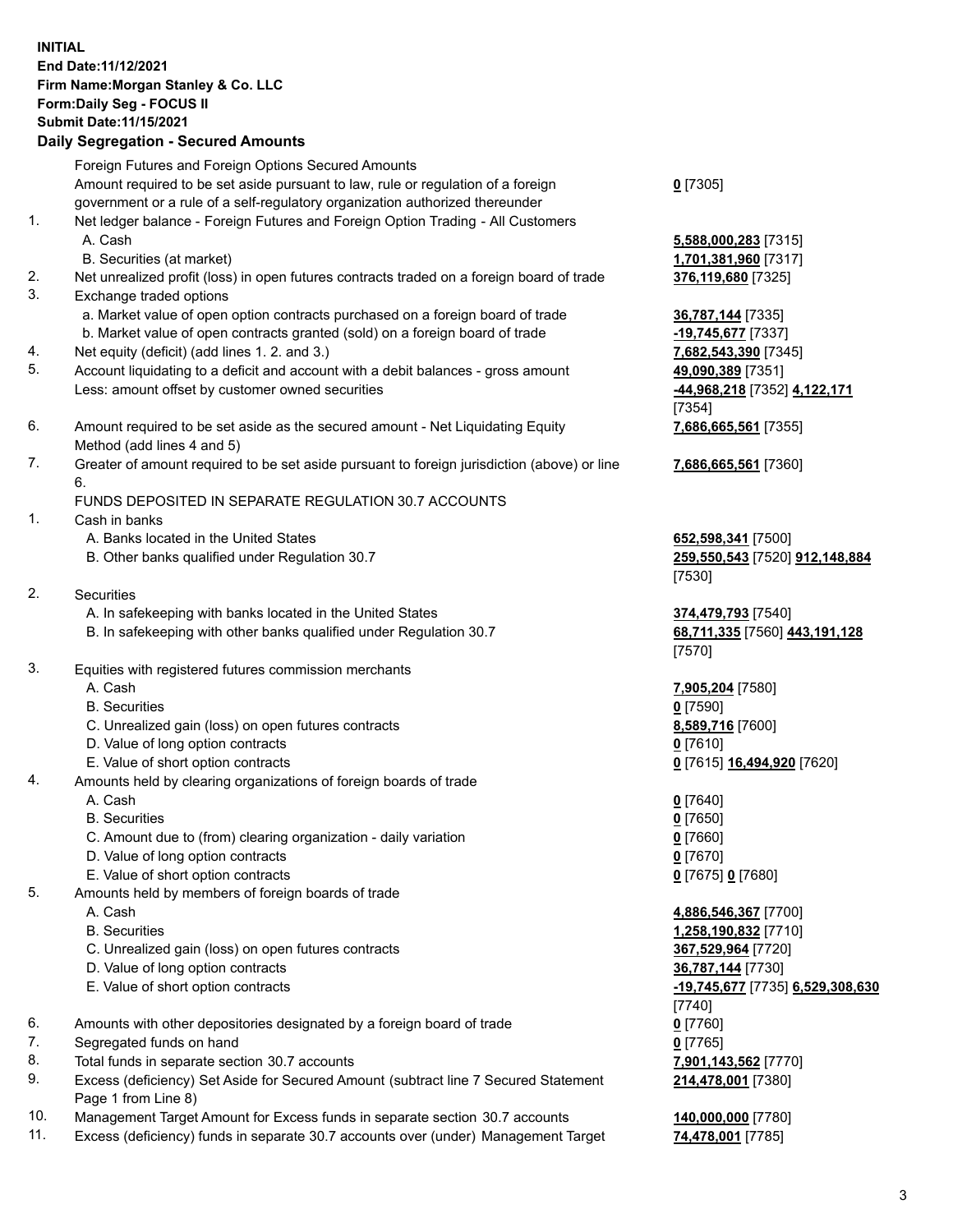**INITIAL End Date:11/12/2021 Firm Name:Morgan Stanley & Co. LLC Form:Daily Seg - FOCUS II Submit Date:11/15/2021 Daily Segregation - Segregation Statement** SEGREGATION REQUIREMENTS(Section 4d(2) of the CEAct) 1. Net ledger balance A. Cash **15,943,840,250** [7010] B. Securities (at market) **7,796,912,978** [7020] 2. Net unrealized profit (loss) in open futures contracts traded on a contract market **1,521,721,301** [7030] 3. Exchange traded options A. Add market value of open option contracts purchased on a contract market **1,423,290,094** [7032] B. Deduct market value of open option contracts granted (sold) on a contract market **-1,306,661,198** [7033] 4. Net equity (deficit) (add lines 1, 2 and 3) **25,379,103,425** [7040] 5. Accounts liquidating to a deficit and accounts with debit balances - gross amount **384,690,516** [7045] Less: amount offset by customer securities **-383,351,995** [7047] **1,338,521** [7050] 6. Amount required to be segregated (add lines 4 and 5) **25,380,441,946** [7060] FUNDS IN SEGREGATED ACCOUNTS 7. Deposited in segregated funds bank accounts A. Cash **2,507,864,533** [7070] B. Securities representing investments of customers' funds (at market) **0** [7080] C. Securities held for particular customers or option customers in lieu of cash (at market) **3,302,237,220** [7090] 8. Margins on deposit with derivatives clearing organizations of contract markets A. Cash **15,383,121,771** [7100] B. Securities representing investments of customers' funds (at market) **0** [7110] C. Securities held for particular customers or option customers in lieu of cash (at market) **4,338,050,581** [7120] 9. Net settlement from (to) derivatives clearing organizations of contract markets **-52,482,815** [7130] 10. Exchange traded options A. Value of open long option contracts **1,423,290,094** [7132] B. Value of open short option contracts **and the set of our of the set of our of the set of the set of the set of the set of the set of the set of the set of the set of the set of the set of the set of the set of the set o** 11. Net equities with other FCMs A. Net liquidating equity **14,834,759** [7140] B. Securities representing investments of customers' funds (at market) **0** [7160] C. Securities held for particular customers or option customers in lieu of cash (at market) **0** [7170] 12. Segregated funds on hand **156,625,177** [7150] 13. Total amount in segregation (add lines 7 through 12) **25,766,880,122** [7180] 14. Excess (deficiency) funds in segregation (subtract line 6 from line 13) **386,438,176** [7190] 15. Management Target Amount for Excess funds in segregation **235,000,000** [7194]

16. Excess (deficiency) funds in segregation over (under) Management Target Amount Excess

**151,438,176** [7198]